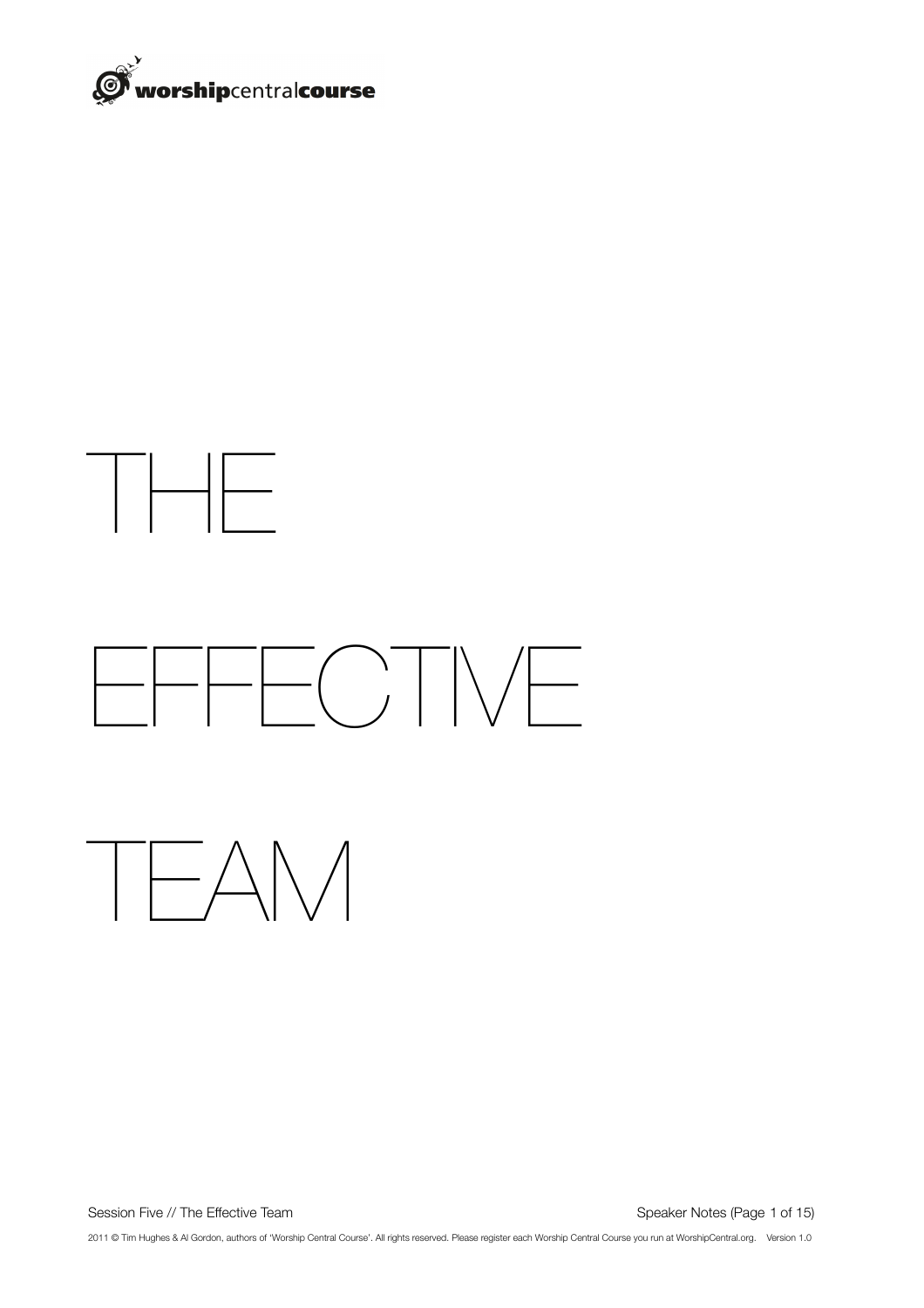

### Welcome

Thanks for downloading the Speaker Notes for the Worship Central Course. In this fifth session, we've outlined the structure and key points for the talk, and left room for you to add your own examples. Feel free to personalize the examples and make it your own, but we'd please ask that you keep the core material the same, as we want people to be able to get the same Course wherever they are.

We pray this course will be a great blessing to you and your worship team, and we stand with you as you seek to encounter God, equip the worshipper and empower your local church.

Tim Hughes & Al Gordon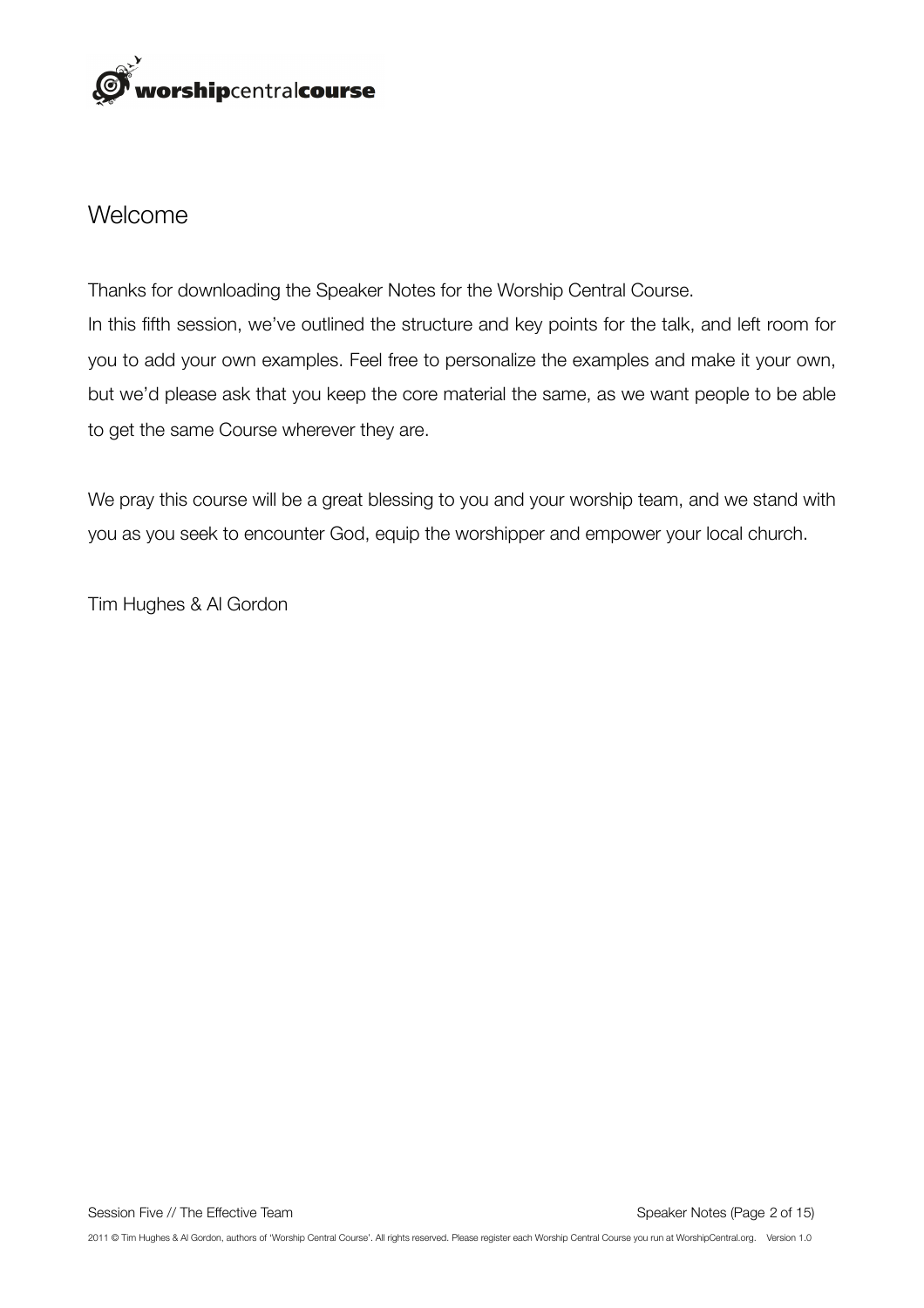

#### Introduction

Welcome to Session Five of the Worship Central Course. Last time we began to look at how we could release creativity, and this time we're going to look at how to work together effectively as a team. None of us can do this on our own. Worship was never meant to be a solo performance, but a team effort, one where the sum is far greater than the parts.

One of the vital questions affecting every worship leader is this: how do we help build a worship team that impacts our church and community in the long term? How can we play our part in developing the kind of worship team that doesn't just sound good, but the sort that profoundly enhances the spiritual life of our fellow Christian believers? How can we be the sort of team that works hard to be the best we possibly can, but whose egos are in check and whose attitudes are the right way up?

# [Insert Story]

*Al tells a story about leading worship with the HTB team in Europe. It was, in short, a bit of a nightmare. Everything that could go wrong, did go wrong. But it also taught each of them a vital lesson: that worship leading is not about us and is all about serving God, because they came back to the UK closer than ever before. They went out a band, but came back a team.Tell your own story here that helps get that same point across.* 

Lots of us in this room will have had experiences like this, the kind of wake up call where God gently - or perhaps not so gently in some of our cases - reminds us that being a team is an amazing privilege.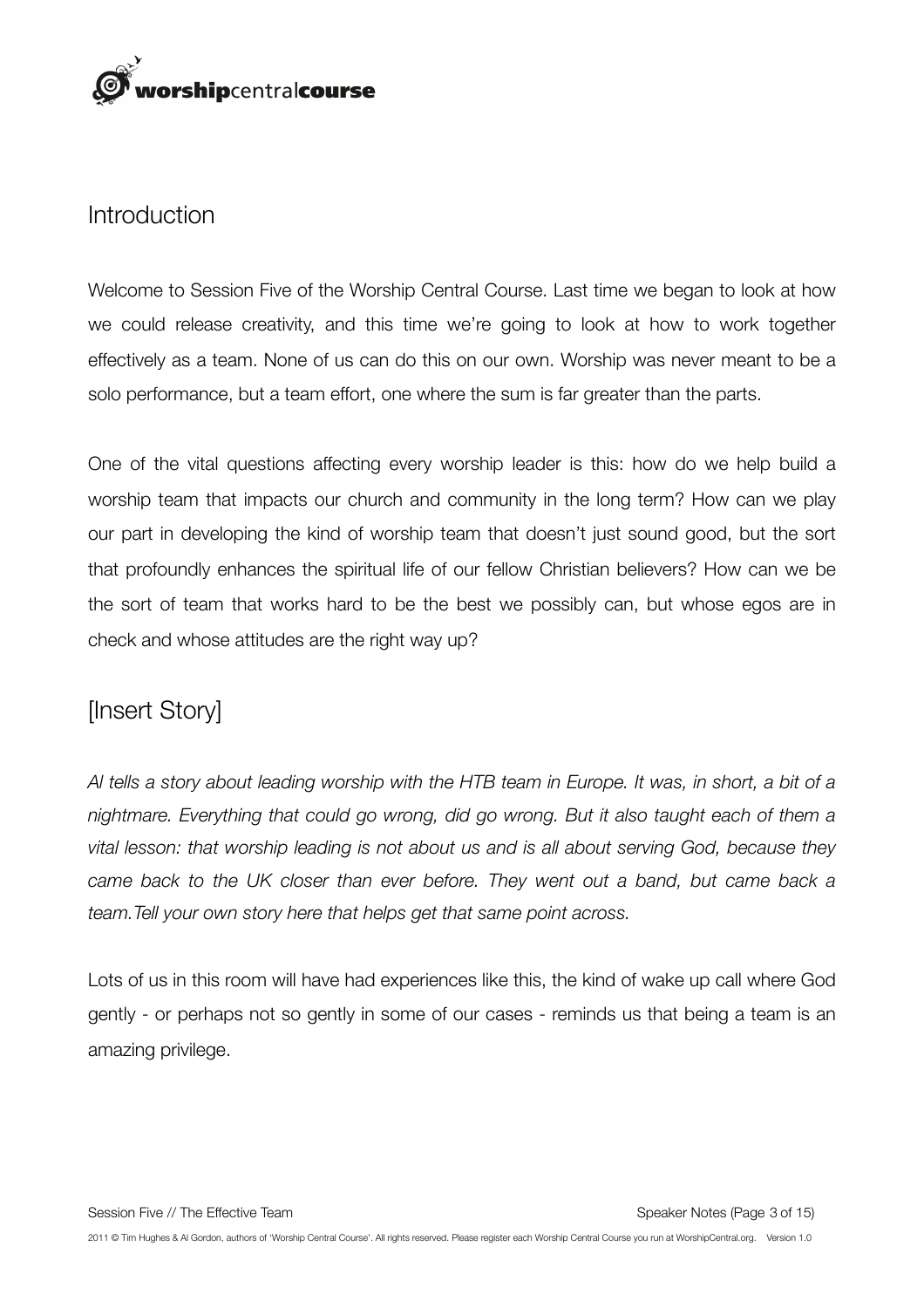

However we learn it's vital to understand that the challenges we face when leading worship whether practical or physical - they're ultimately insignificant compared to the excitement and joy of seeing God at work. If we're united in the desire to see people set on fire with a passion for worshipping God then we stop being a band and start to become a team.

### What Makes An Effective Team?

It's easy to be a band: just gather around you a group of the best musicians you can find and learn to play really well together. But being a team is something altogether different. An effective worship team is a committed group of worshippers who work together to achieve a common vision. However good our understanding of God, however wild our creativity, if we have not learned to be a team, things will fall apart.

In the Amplified Bible, Proverbs 29:18 says, "Where there is no vision [no redemptive revelation of God], the people perish." No worship team can form or grow without an effective, God-given vision. Without it - and without that vision being something that every one of us on the team knows, understands and values - then we can easily end up misunderstanding each other, fighting and going round in circles. A vision is a 'redemptive revelation' - something that God chooses to show us that causes us to be changed. If we've not allowed God to open our eyes and allowed our lives to change as a result, we've not got vision in the first place.

So what is the vision? For each team in each community there will be different nuances and needs, different histories, different people, different futures and different dynamics. But all of us share this simple, core vision: that we, as a worship team, would encounter God, be equipped as worshippers and see the church empowered to worship in spirit and in truth. Or,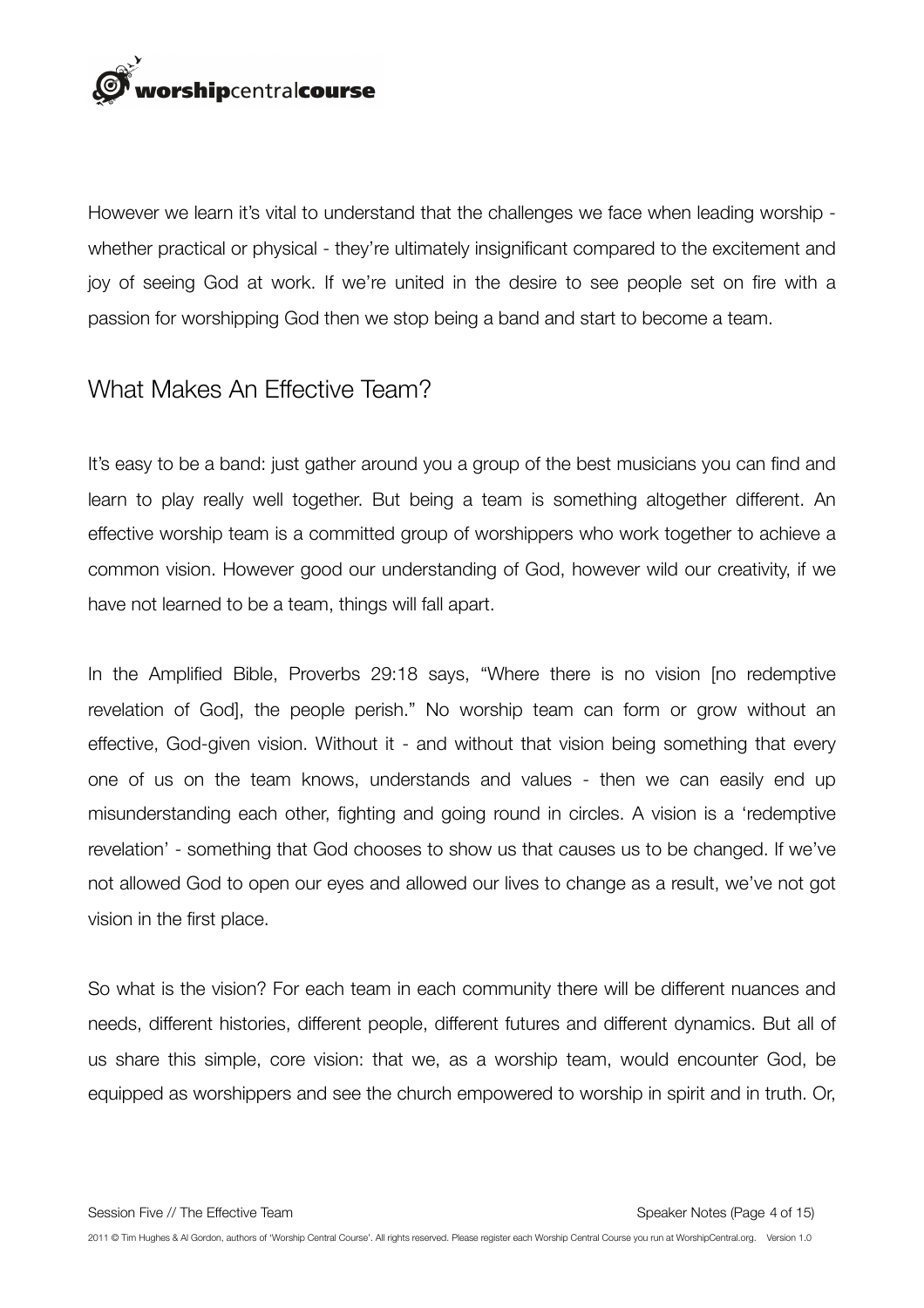

to put it another way, we're here to meet with God, to be changed as a result and to help others do the same, living out our worship with integrity in public as well as in private.

It's often said that 'vision leaks', so we need to constantly remind each other why we're doing what we're doing. For instance, we want to encounter God in times of worship, through studying his word and through praying for one another. We want to be people who are passionately seeking a daily encounter with God. We also want to equip worshippers, encouraging not only ourselves as a team but also our congregations to be equipped practically to worship God. As we do this, we mustn't lose the end goal of seeing our church empowered to grow in their worship over the years ahead.

For lots of us musicians who lead worship there's a lesson to be learned about priority: who is our worship serving? Is it us or God? Of course it has to be God, but sometimes it can take a while to work through the desire to show off our gifts or just have a bit of a fun with our new 'hobby'. It has to be about, for, and because of God and God's people. It's as simple as that.

So to help us understand what is expected of one another, we have four key encouragements that we ask everyone on the team to commit to. These four encouragements spell the word T-E-A-M.

# T // Turn Up

We value turning up on time. Let's be honest, we musicians are not famous for being the most punctual people, but to be part of an effective team we need to learn to place a high value on our shared time. That means if we've agreed to be somewhere to do something, we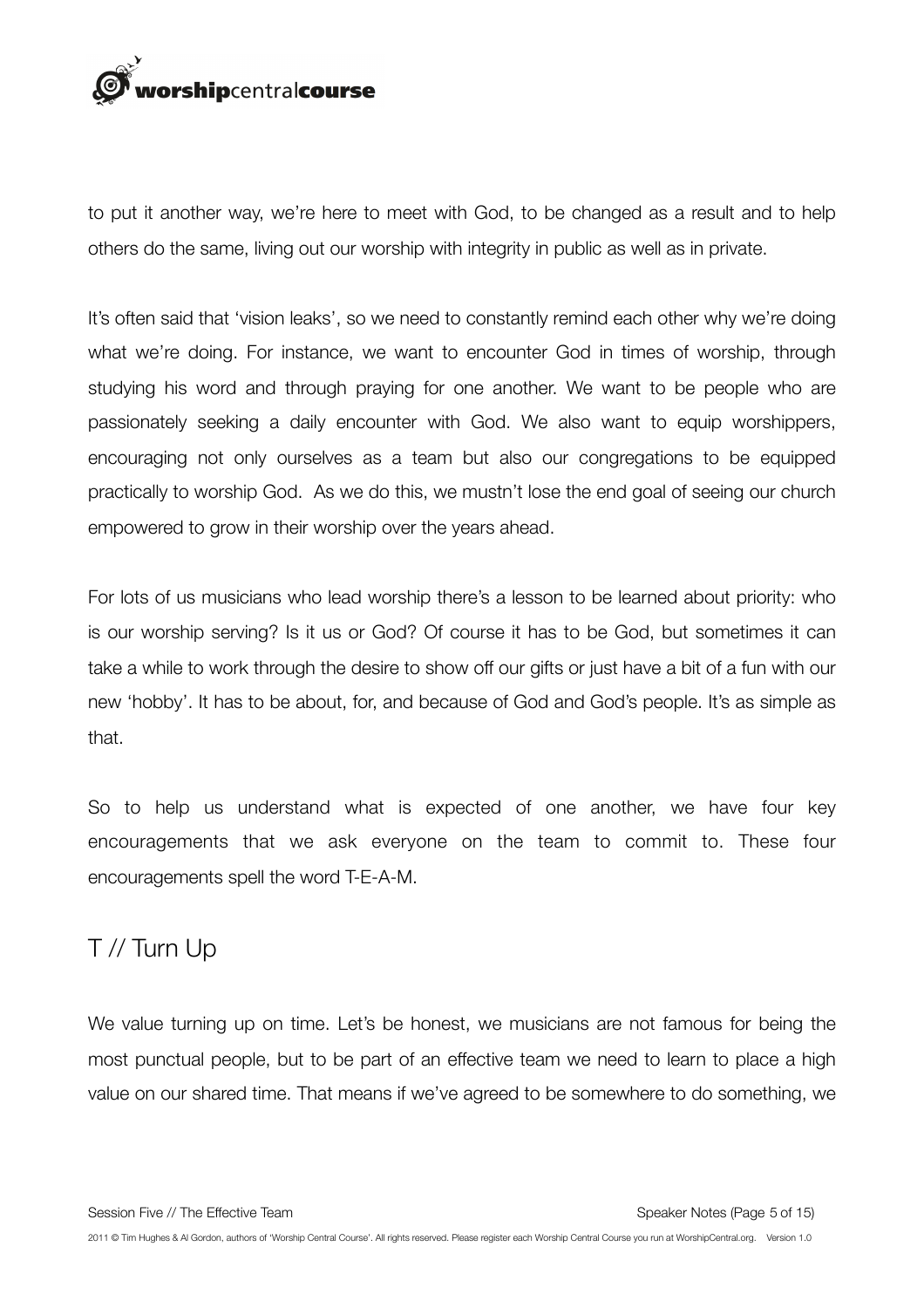

need to do it. Bill Hybels writes, "Promptness is about character, and leaders are not beyond the rules that govern things like courtesy and character."

Time is a precious commodity. While we will have plenty of time in eternity, we have a limited amount of it in this life. That's why we are encouraged to "do this, understanding the present time. The hour has come for you to wake up from your slumber, because our salvation is nearer now than when we first believed." (Romans 13:11) That Scripture should be engraved on the alarm clock of every worship team member, because we place a high value on turning up on time.

Jesus says in Matthew 5:37 "Simply let your 'Yes' be 'Yes,' and your 'No', 'No'". So we do everything we can to make the dates we're committed to. That's why it's important to ask people a long way ahead, rather than at the last minute, we need to send out the dates well in advance. Once people have the dates in diaries, they can make them a priority. If people are unable to make a date, they can let us know so we'll have plenty of time to reallocate people. Then if people have to cancel then they should do so with plenty of advance notice so that cover can be arranged.

We'd encourage you to have three key meetings which all members of the worship team are expected to be at. (Remember to edit these as are appropriate for your setting)

### 1 Team Nights

As a team we meet together on a weeknight [once a month] to hang out, eat together, worship, hear some teaching and pray for one another. This is the one time the whole team comes together and as a result it's a key meeting for the health of the team. It allows us to bond away from the public platform of leading others in worship and is a great chance to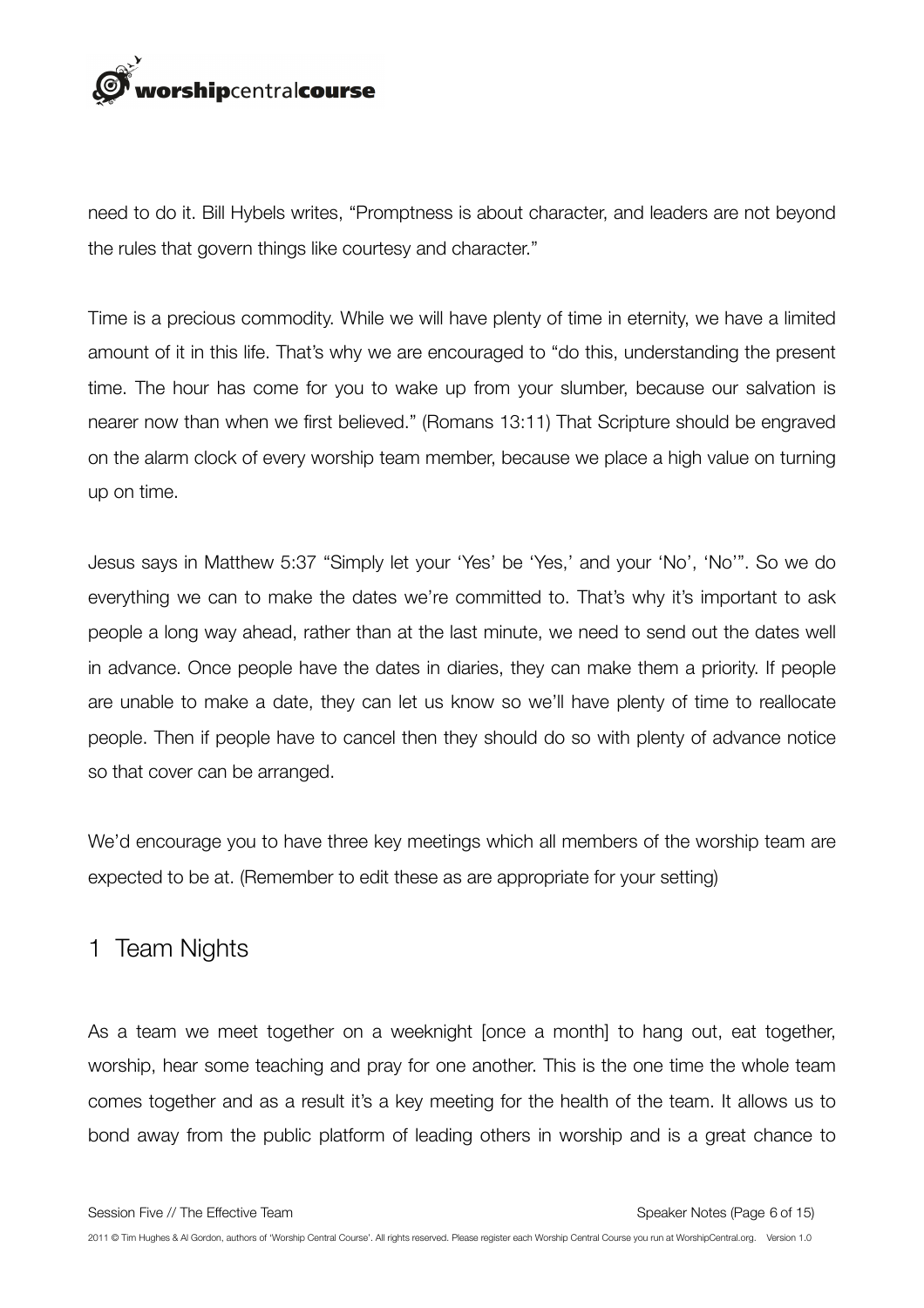rorshipcentralcourse

worship without the responsibility of leading the rest of the church. It is a safe place to take risks in worshipping and listening to God and a wonderful opportunity to look at our vision and values. Our hope is that these evenings create a strong sense of unity and commitment to the worship team.

#### 2 Rehearsals

Rehearsing is key to being able to lead people in worship well. We have regular rehearsals, and schedule the different bands in to rehearse before they lead at the weekend services. Once we feel confident with the arrangements, songs and flow, we're able to relax into the worship and listen to the Spirit's leading. It's vital that everyone is on time for the rehearsal, as if you are late, you'll be keeping the rest of the team on standby. Lateness has consequences: if you keep six people waiting for ten minutes, that is an hour of wasted time. As well as being a waste of everyone's time, it will have a detrimental effect on not only the rehearsal, but the worship of the whole church.

We always encourage people to come prepared, bringing everything they'll need, having learnt the songs, and to come early if they need to set up additional equipment so that the rehearsal is as effective as it can be. So if you're a guitarist and like to have sixteen spare guitars, and enough pedals to fill the whole stage, you'll need to be there with plenty of time so that you're plugged in, tuned up and ready to go at the start of the rehearsal.

#### 3 Services

Sunday is our big day: it's Match Day. Our services are the key events that we're involved in and there should be a sense of excitement as we gather to pray before hand. We're about to have the amazing privilege of leading the church in worship, and we want to bring God the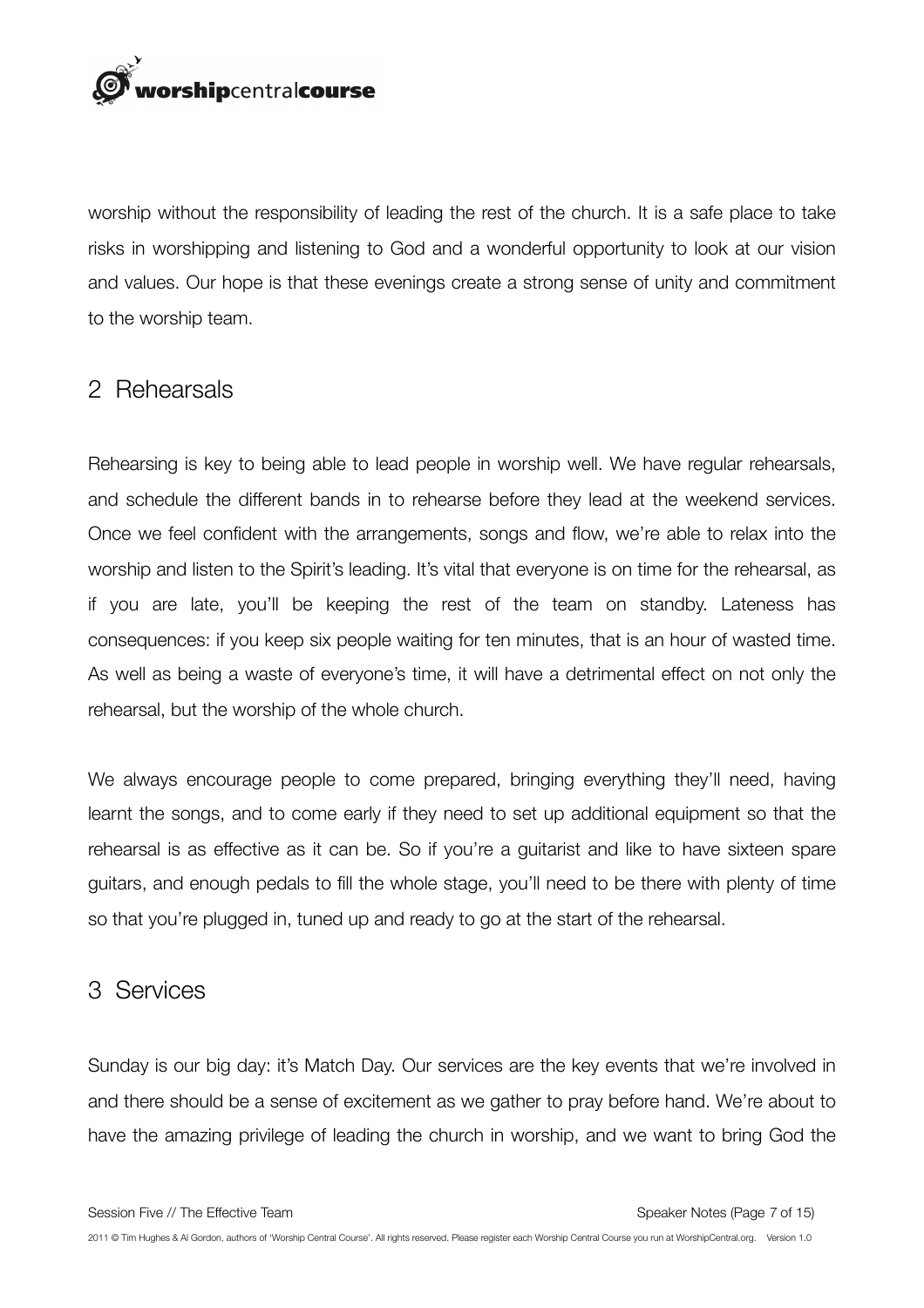

best we can. So even when we are not leading, we need to be at church, modeling passionate worship.

However enthusiastic we are about being a part of the worship team, if we're not turning up on time, then it is clearly not a priority. We make a big deal about turning up on time because we know that if we're to be effective, we need to be committed to each other.

That's the T for Turning Up. But what about E?

## E // Excel in Everything

We use the letter to remind us of the importance of pursuing excellence in everything we do. We have a little saying: we 'aim for perfection and settle for excellence'. We want to excel because we believe God deserves our best: the Bible encourages us to, "Sing to him a new song; play skillfully, and shout for joy" (Psalm 33:3).

### Practice makes Perfect

The great evangelist Billy Graham was asked late in his life what he would do if he had a further ten years of ministry: he replied that he would spend nine years preparing and one year preaching. It's really important for us to practice - and practice hard. If you haven't done it already have a think about your ratios: how much time do you spend practicing your instrument, learning the songs, investing yourself in this ministry, compared to how long you actually spend leading worship?

Skills are like muscles: they will only produce good results if exercised regularly. Our preparation will encourage and release people to grow and excel in their gifts and skills. Take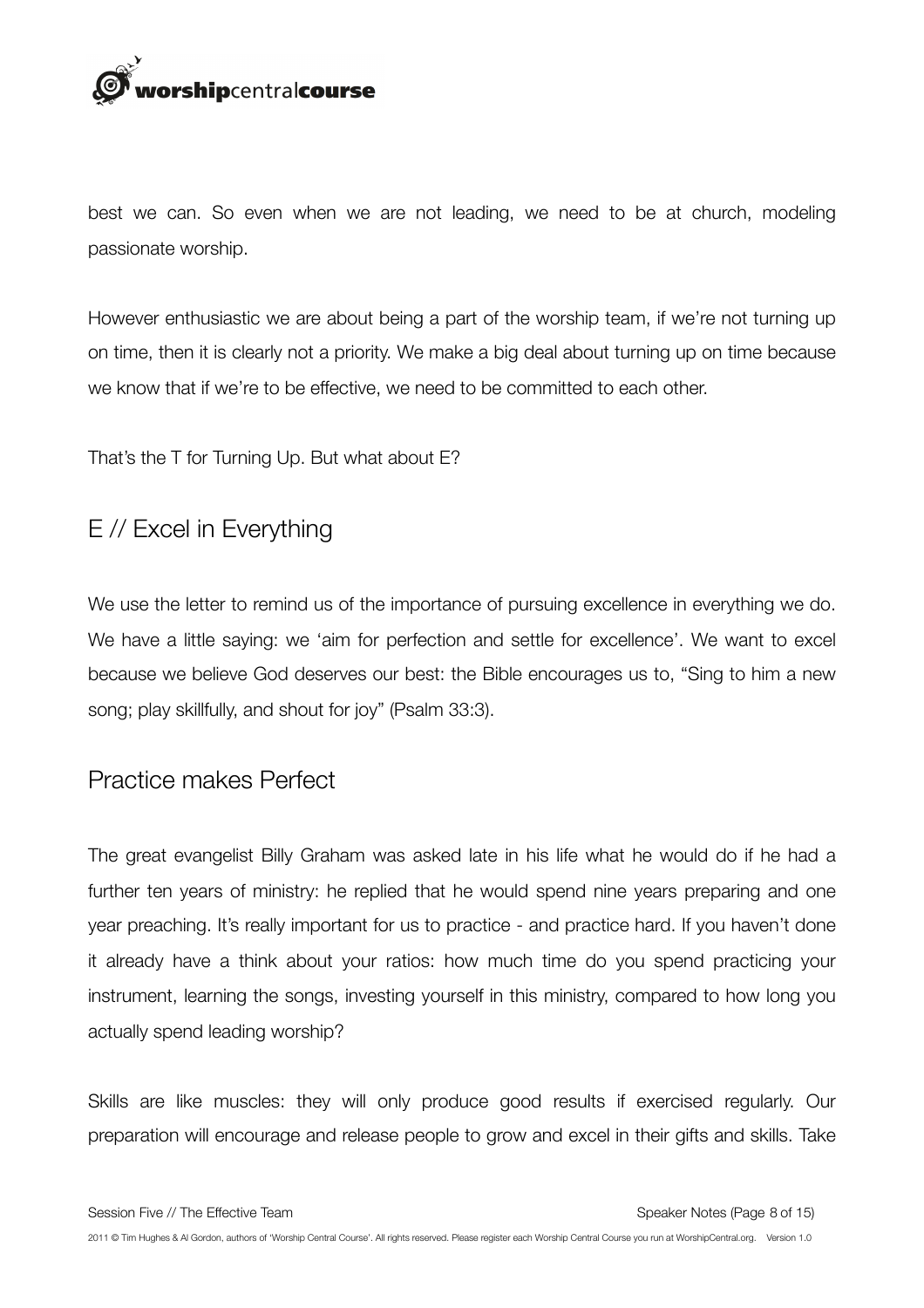

the example of the world's best athletes, who don't suddenly stop getting lessons when they start to succeed. Instead, they hire a better coach; they invest in their gifting. Likewise, whether you're a singer, worship leader, musician, technician, don't stop training yourself. Invest in good quality equipment, take lessons, get advice. Improve, sharpen, challenge, take risks and don't settle for mediocrity.

It's really worth encouraging everyone to know the songs by heart as much as possible. This saves us from spending most of the time with our faces buried in a music stand, but also enables us to relax more and worship. It's also really helpful to try and circulate a rough list of the songs you're thinking of using well ahead of time, so that the team can do their homework and arrive at rehearsal ready to go, with some ideas of their own.

### Building the Team

As a team we also all need to be involved in drawing others in and helping them develop. Excellence attracts excellence, and if we want to be the best team we can be, we need to recruit the best musicians we can. The best people are always the busiest people, but don't take no for an answer.

We've found the best way to recruit new musicians is word of mouth. If you're not talking to, hanging out with and generally being a part of your church community, you're not serving them properly. Nothing about being on a worship team is made better when we hide away in our own little clique. Get out, meet people, talk to them, know what your church is about.

Not everyone who has a part to play in your worship team will come to you in perfect condition. There may be a few rough edges or some lessons that need to be unlearned, but if you can see that they have a worshipper's heart, along with a desire to develop their musical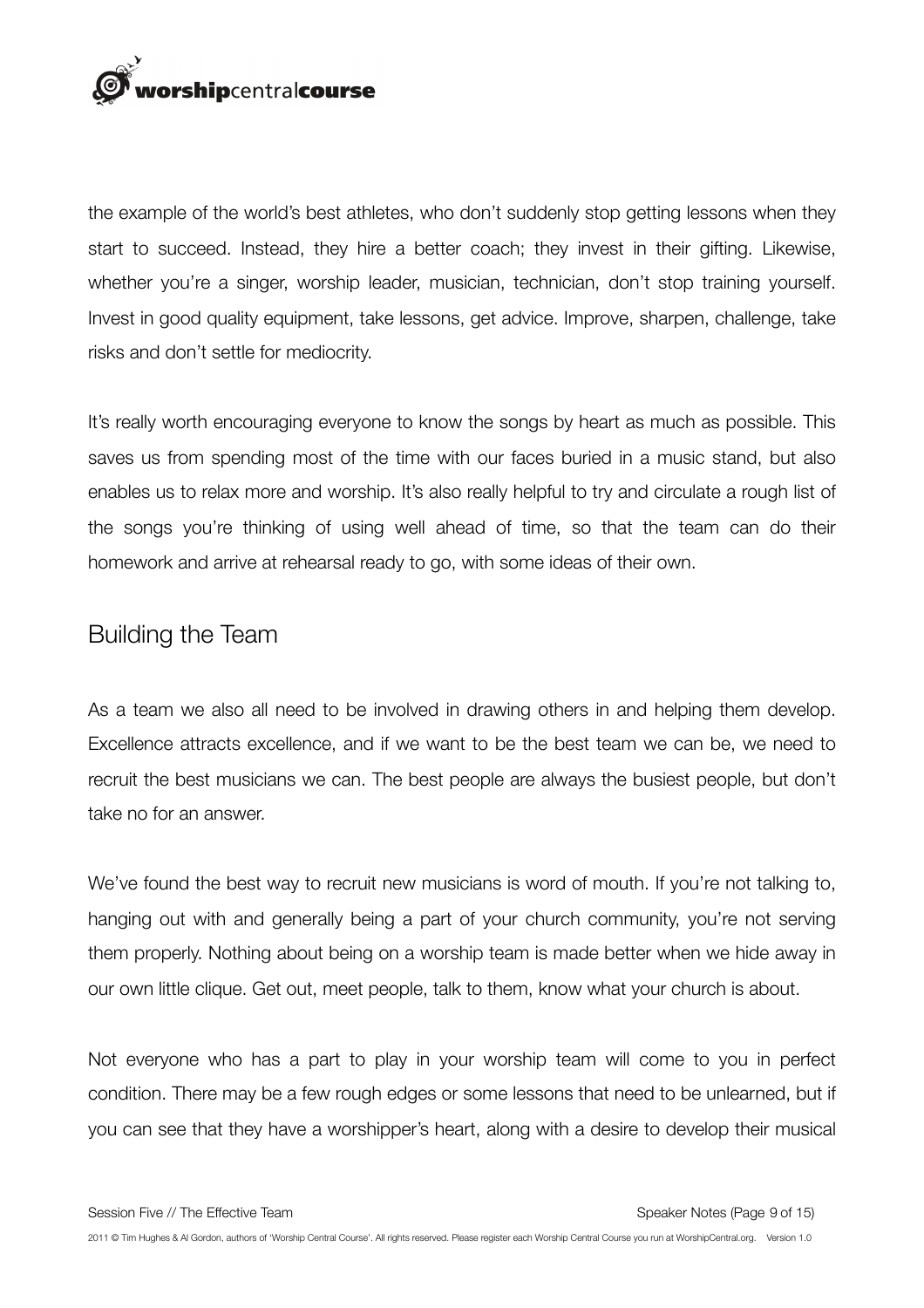

skill you should make room in your team for them. After all, seeing people flourish in their gifting is always a good investment and a wonderful thing to watch.

Whatever the standard of musician, if we're going to be effective as a worship team, we can all get better - both in our God-given talents and in our pursuit of a deeper relationship with God. We need to learn to encourage a culture of excellence in both these areas, building each other up, helping to equip ourselves to be the best team we can be. That's what true excellence looks like - a commitment to enhancing the whole person by the whole team.

## A // Attitude

As a worship team we value attitude above ability. The attitude we're looking for is a radical, counter cultural attitude that is happy to serve wherever, whenever, doing whatever. We want to foster an attitude that is not competitive and does not compare or judge others, but rather considers other to be better, in real humility. Rather than seeking the spotlight or fame, our attitude needs to point towards Jesus in everything we do, to place the spotlight onto him, to move from performance to praise.

Simon Dixon, who before becoming the organist at Holy Trinity Brompton was a professional concert organist, mentioned in passing that he used to practice so hard and for so long that his feet bled from the continual pressure of his feet against the organ pedals. Now that's devotion! Simon tells the story of how, when he came to faith in Jesus, his whole life and approach to music changed:

"In that very significant moment, of deciding to devote my life to follow Jesus, I felt God say to me very clearly, that 'you can only worship one God'. I knew what this meant. I had to let go of the idol that I had made in music, my organ, and my career. I had to dethrone music, and exalt God to his rightful place. For me, because of the hold that it had on my life, this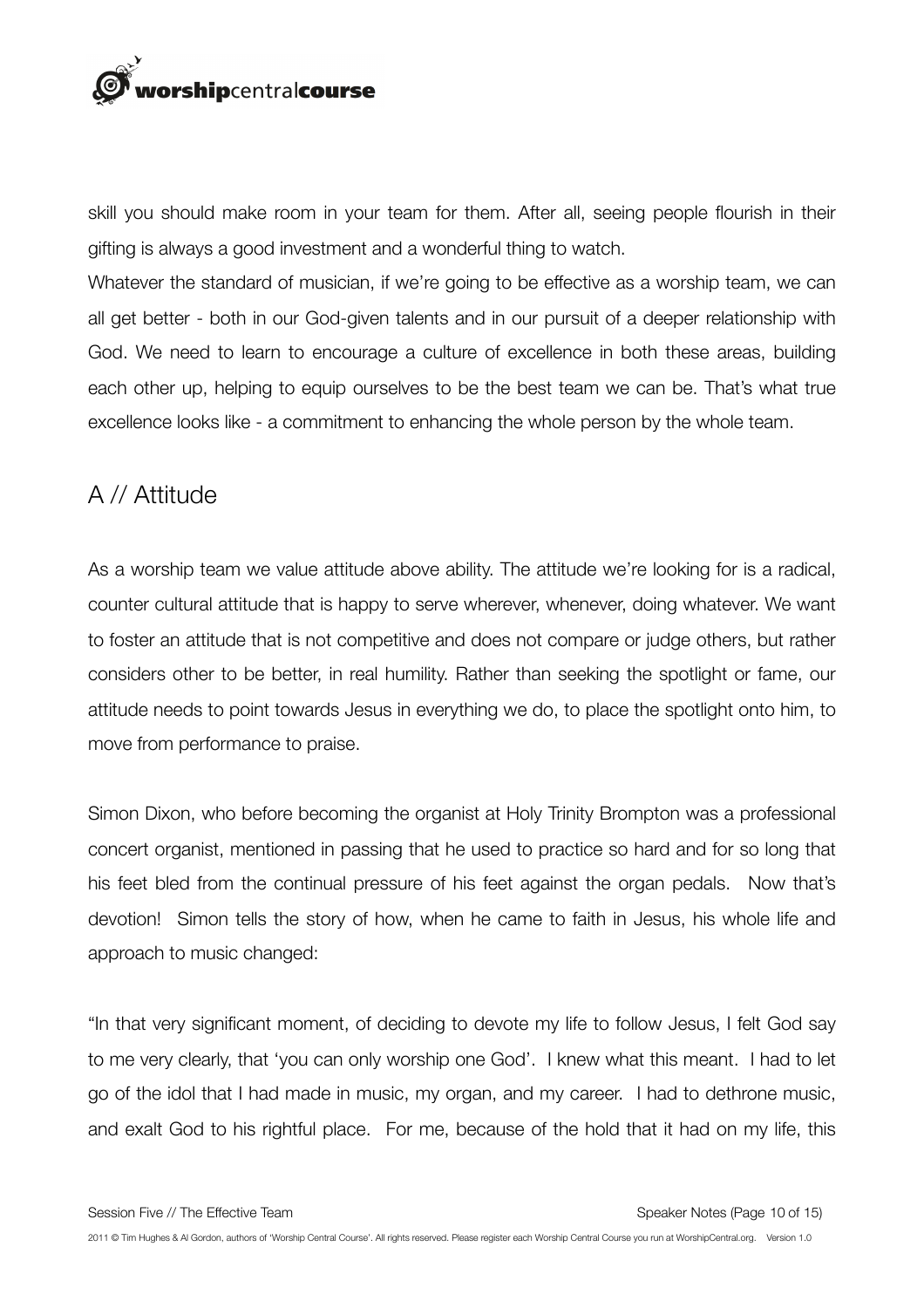

meant me saying, 'Lord I'm willing never to play again'. This sounds extreme, but in fact it felt so freeing, and even easy to say to the Lord, because I knew that nothing would compare with knowing, and walking with him; nothing. All I wanted was him, and if that meant never playing again, then so be it."

"But as I've come to know so well, God is such a gracious God. In that moment, he gave it all back to me. Now that sounds really strange, but I know that some sort of exchange took place in my heart. I laid down the idol of music as I gave my all to the Lord; I had to, to allow him all the room in my heart; in exchange God gave me himself, life, love, freedom and peace, and returned the gift of music. But he returned it to me in a new light, and with a fresh perspective. The best way that I can put it is that I feel I went from a place of 'performance', anxiety, where it was all about me, to 'praise', freedom, where it was all about him; I felt God say that you can love music and I can use the gifts that I have given you to glorify my name. For his glory, he gave me so much more than I ever had before."

If we're to be effective as a team, we have to learn not to be precious about position, but rather find our significance in service. There's a principle in the Kingdom of God: the best way to keep something is to give it away. If we want to stay really sharp at our instrument and improve, we need to learn to give ourselves away, to raise others up.

### M // Membership of the Church

Bill Hybels writes, "The local church is the hope of the world." The local church is the body of Christ, and it has saved lives, shaped entire nations and brought hope to the darkest moments of human history. And we get to be a part of it. Even with our guitars, our drums, our little songs and big hearts: we get to play.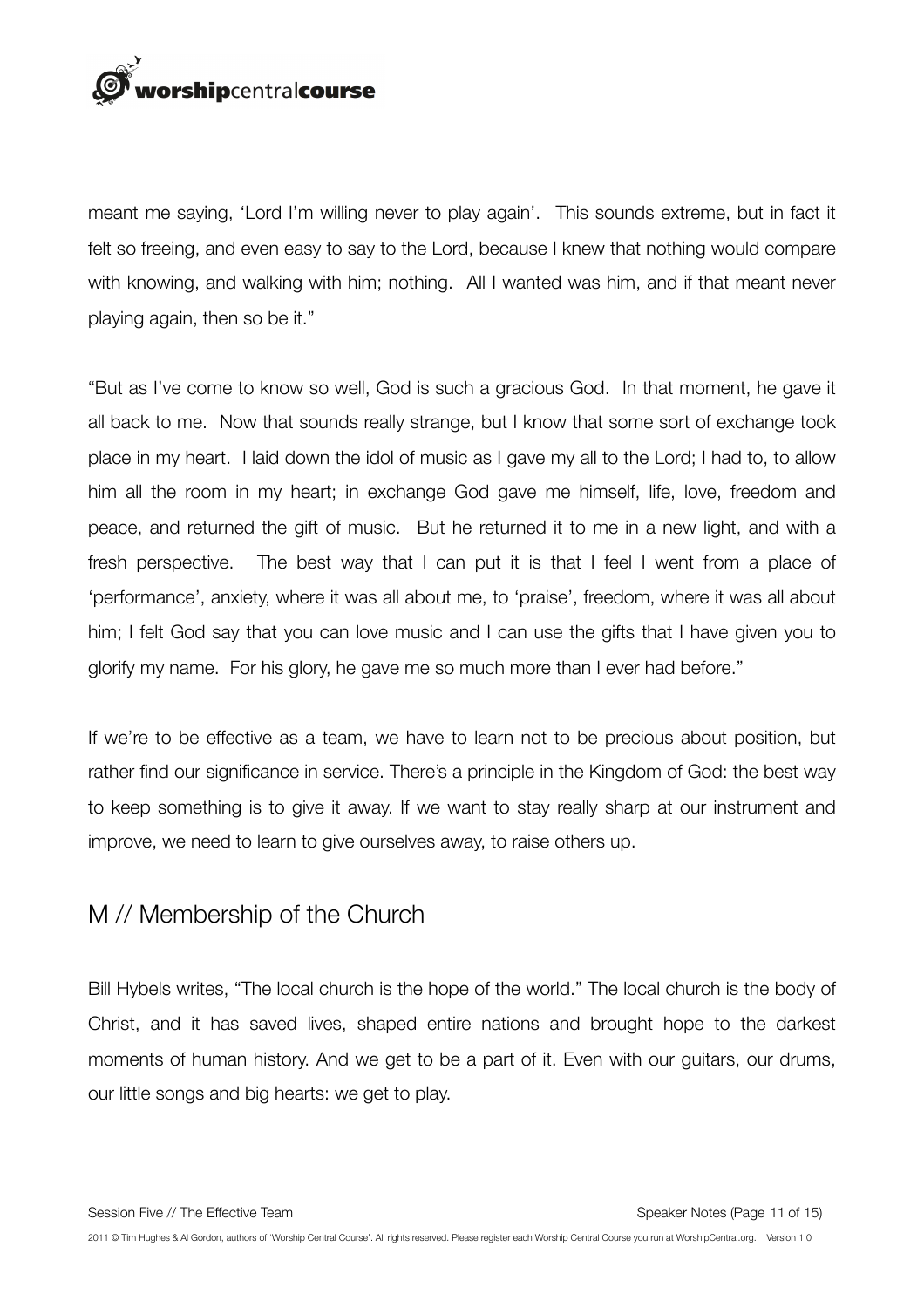

But, if we are to be effective, it is essential that we are rooted and committed to our local church. It's here that we will develop our spiritual life alongside our gifting. If we are not involved in the regular discipleship life of this church, then the chances are that our passion will grow a little less hot, our commitment to the vision will weaken and we may end up dropping off the edge. God has adopted us into a family, the family of the church, and so we need to commit to our family and be the church we long to see, even when it's tough.

It's essential that each member of the team is committed to a place where they can be accountable for how they're living, where they can love and be loved and where they can serve in obscurity. Everyone should be involved in the church's regular discipleship groups the sort where people meet together regularly for food, to study the bible, to worship and pray together, and to do life together.

There's no substitute for getting stuck into the normal life of your church. Help out on the Alpha Course, volunteer with the poor, give yourselves to being part of the bigger picture. It's really important to avoid a situation where the worship team only hang out with one another, only ever come to church when they're playing and only ever volunteer on the worship team. The danger can be that they become detached from others in the church and begin to lose touch with what is happening in the lives of the people they're leading.

Of course, if you're dealing with these issues then sooner or later you're going to have to have a challenging and perhaps painful conversation with some people. Few people enjoy confrontation, but at times it is a necessary part of building and maintaining an effective team.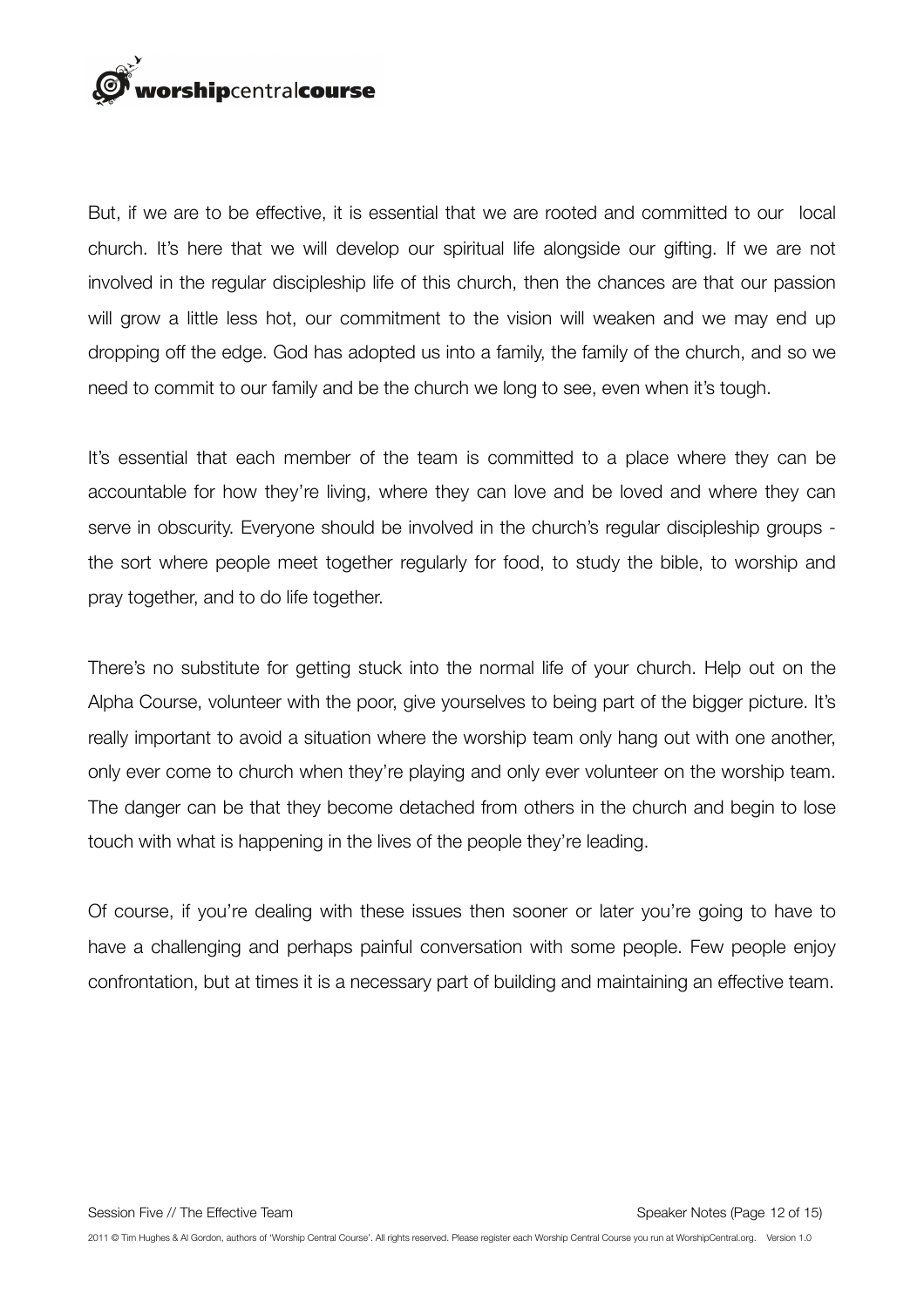

## [Insert Illustration]

*Tim tells the story of working with a drummer who lost his initial enthusiasm for worship and became cynical about church. Eventually he would only show up at church if he was playing drums. As a member of the worship team it was unhealthy to have such little commitment to the church and it began to create tension in the team. It was tricky, but a conversation needed to be had. Share something from your own experience of having to be honest and frank with someone on your worship team.* 

Another key area for us as a team is to work towards having a great relationship with the church leadership, serving their vision and supporting them. In many ways this is one of the most important relationship in the life of the local church, because if there isn't unity over the worship at the heart of the church, then it will impact the whole church. Likewise, it's important to spend a lot of time making sure we have a good relationship each other as a worship team. Here are three essential principles for keeping healthy relationships.

#### Loyalty

Firstly, we need to be loyal to our leaders. It says in Hebrews 13:17 "Obey your leaders and submit to their authority. They keep watch over you as those who must give account. Obey them so that their work will be a joy, not a burden, for that would be of no advantage to you." It is a Biblical principle that we reap what we sow. If we sow disloyalty to those we serve under, then we will reap disloyalty from those we lead.

Likewise, if we go out of our way to honour and serve our leaders, we will reap a harvest of loyalty. We'll find that they will trust us, release us and believe in us and incredible things can happen in teams where there is a culture of loyalty.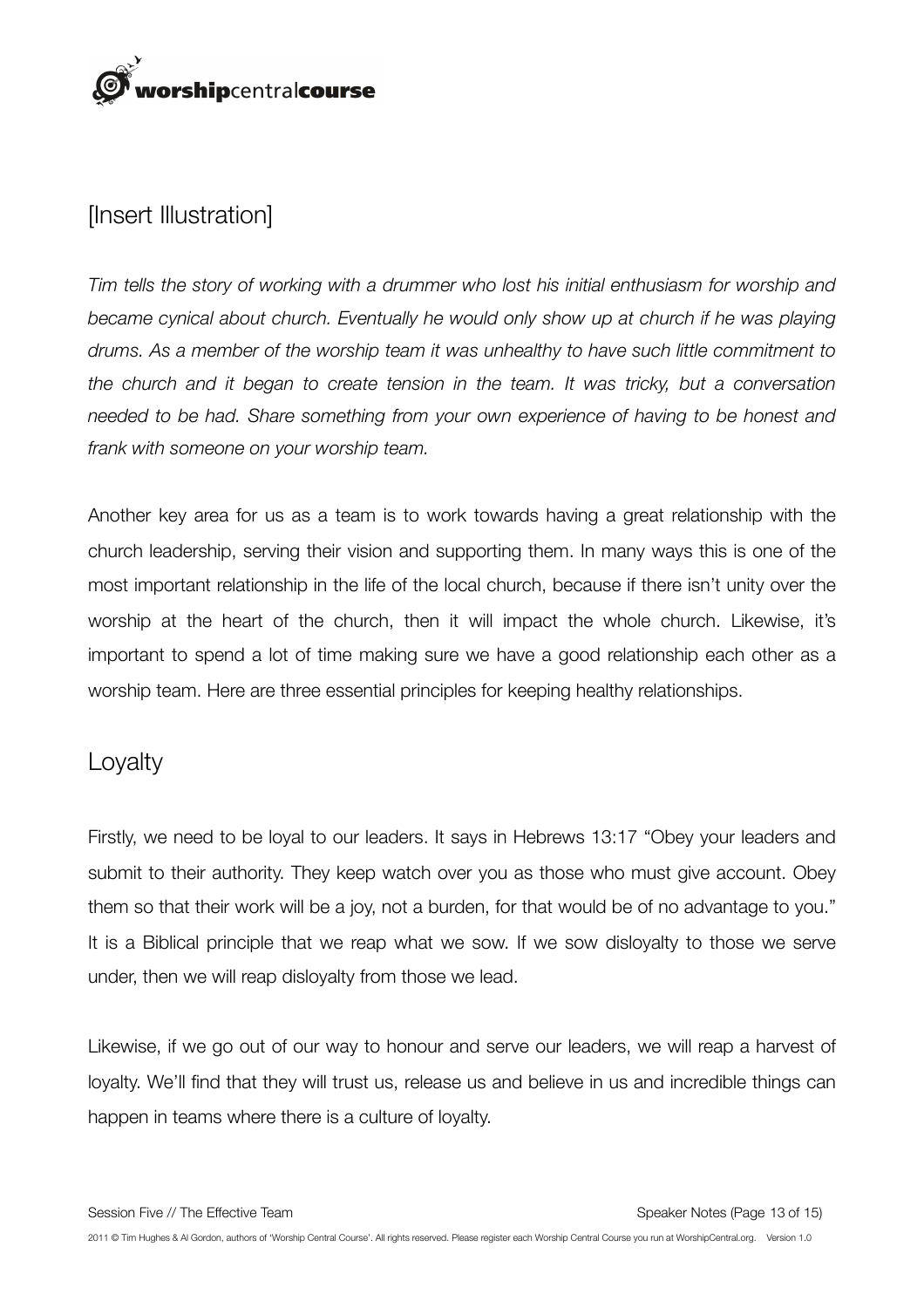

#### **Friendship**

Secondly, we do everything we can to value friendship with our leaders. In many ways, friendship is the glue in healthy ministry. Jesus said in John 15:15 "I no longer call you servants, because a servant does not know his master's business. Instead, I have called you friends, for everything that I learned from my Father I have made known to you."

It's good to invest time in making sure that our leaders know we want first and foremost to be their friends, rather than appearing with a list of concerns or an agenda. Friends trust one another, they have fun together, they instinctively know what the other person is thinking and they are a pleasure to be around. But friendships take time, and if we're going to be friends with our leaders, we have to learn to do life together.

### **Honesty**

Then finally, the third essential to keeping a healthy relationship with our leaders is honesty. Loyalty and friendship create a safe environment where we can be honest with each other. We should regularly have honest discussions where we say what we really think, and thrash out complicated issues, but all of this is done in the context of friendship and loyalty.

Honesty is a two way street: it's good to want to know what our leaders think of the direction we're taking things, the songs we're choosing and the worship life of the church. Even when there's nothing to change, it's key that our leaders know that we're willing and responsive in serving them. A healthy relationship with our leadership is key to being an effective team and is always based on loyalty, friendship and honesty.